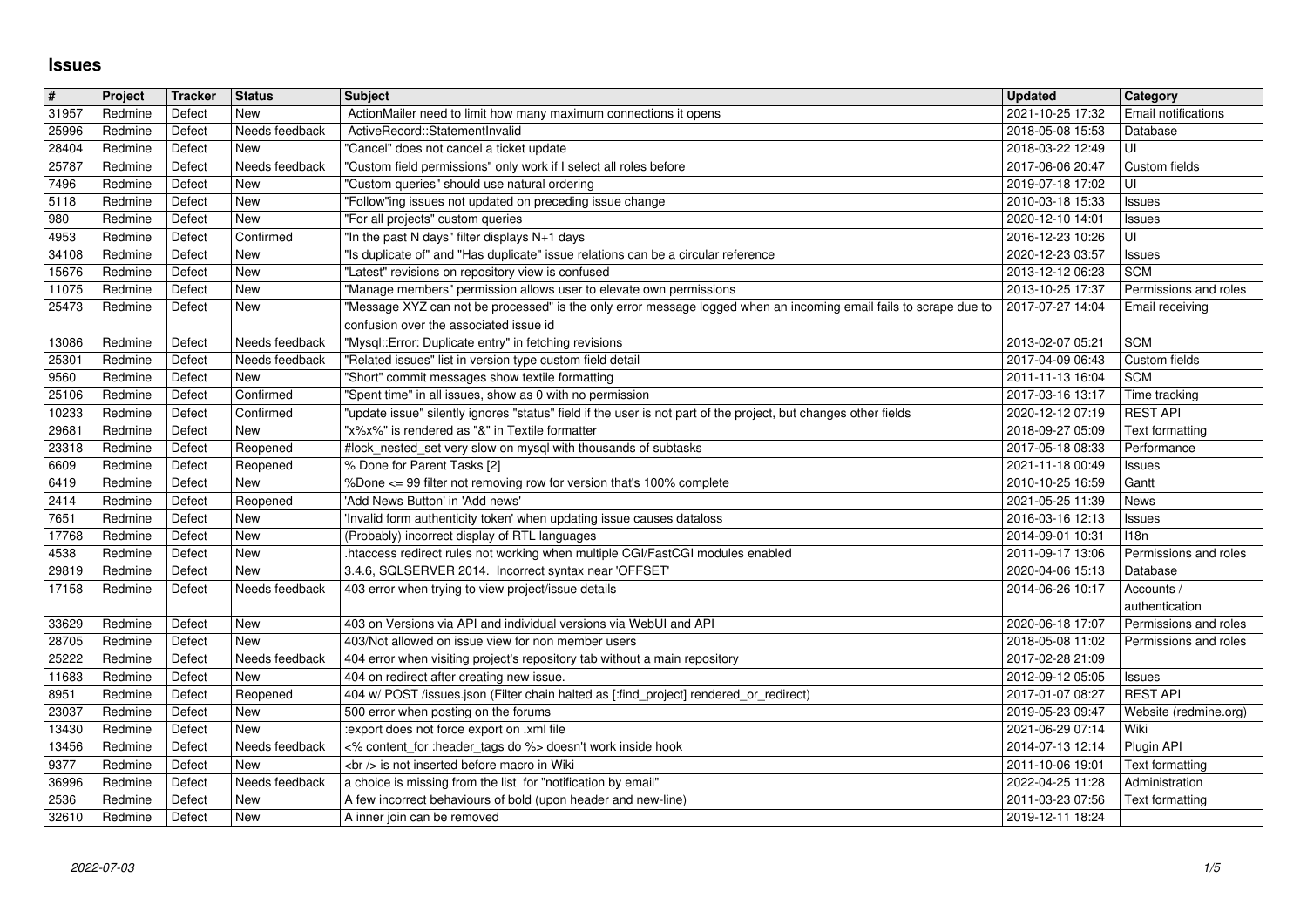| $\overline{\mathbf{t}}$<br>35826 | Project<br>Redmine | Tracker<br>Defect | <b>Status</b><br>New         | <b>Subject</b>                                                                                                                                                                         | <b>Updated</b><br>2021-08-30 09:11   | Category<br><b>SCM</b>              |
|----------------------------------|--------------------|-------------------|------------------------------|----------------------------------------------------------------------------------------------------------------------------------------------------------------------------------------|--------------------------------------|-------------------------------------|
| 22977                            | Redmine            | Defect            | <b>New</b>                   | a long time subversion diff blocked all other requests<br>A project member has no access and gets no notification, when being a watcher of the issue                                   | 2018-05-21 10:45                     | Email notifications                 |
| 20042                            | Redmine            | Defect            | Needs feedback               | A test fail when running it with PostgreSQL                                                                                                                                            | 2021-01-18 09:00                     |                                     |
| 31111<br>13508                   | Redmine<br>Redmine | Defect<br>Defect  | <b>New</b><br>New            | About custom fields in List format or Key/value list format<br>About default filter for assignee                                                                                       | 2019-03-28 21:22<br>2013-03-20 08:44 | Gantt                               |
| 10202                            | Redmine            | Defect            | <b>New</b>                   | Access to svn may not be granted by redmine.pm if user is authenticated by an external LDAP server                                                                                     | 2012-02-14 14:21                     | LDAP                                |
| 7217<br>7104                     | Redmine<br>Redmine | Defect<br>Defect  | Reopened<br>New              | Access to SVN Repository of subproject is not allowed if repo belongs to parent project<br>Accessing core Setting.* values in a plugin's init causes the plugin's settings to not load | 2011-01-03 21:15<br>2010-12-15 23:39 | Permissions and roles<br>Plugin API |
| 8539                             | Redmine            | Defect            | New                          | accessing issue raises error "undefined method `closed?' for nil:NilClass"                                                                                                             | 2011-06-14 12:52                     | Issues                              |
| 6725                             | Redmine            | Defect            | New                          | Acronyms don't work for Russian language                                                                                                                                               | 2017-07-28 22:05                     | Text formatting                     |
| 14969<br>35608                   | Redmine<br>Redmine | Defect<br>Defect  | <b>New</b><br>Needs feedback | ActiceSupport::TimeWithZone failed in migrate_from_mantis.rake<br>ActionView::Template::Error                                                                                          | 2018-02-01 15:56<br>2022-02-13 10:05 | Importers                           |
| 25342                            | Redmine            | Defect            | Needs feedback               | ActionView::Template::Error (undefined method `accessor' for # <activerecord::type::value:0xa91ee78>):</activerecord::type::value:0xa91ee78>                                           | 2018-09-07 22:10                     |                                     |
| 31912<br>32704                   | Redmine<br>Redmine | Defect<br>Defect  | New<br><b>New</b>            | ActionView::Template::Error (undefined method `name' for nil:NilClass):<br>ActionView::Template::Error (undefined method `position' for nil:NilClass):                                 | 2019-08-16 13:04<br>2020-06-01 12:07 | Issues<br>Documents                 |
| 26563                            | Redmine            | Defect            | Needs feedback               | ActionView::Template::Error Accessing to LDAP configuration                                                                                                                            | 2017-07-31 18:18                     | LDAP                                |
| 5545                             | Redmine            | Defect            | New                          | Active Directory user account with a password {space} failed LDAP authentication                                                                                                       | 2010-09-01 08:52                     | LDAP                                |
| 13592<br>23010                   | Redmine<br>Redmine | Defect<br>Defect  | <b>New</b><br>Needs feedback | ActiveRecord::RecordNotUnique for git repository<br>ActiveRecord::StaleObjectError in issue bulk update                                                                                | 2013-08-01 18:13<br>2016-06-29 15:15 | <b>SCM</b><br><b>Issues</b>         |
| 21222                            | Redmine            | Defect            | <b>New</b>                   | ActiveRecord::StatementInvalid when trying to update user_setup                                                                                                                        | 2015-11-12 11:53                     | Database                            |
| 36245<br>19861                   | Redmine<br>Redmine | Defect<br>Defect  | Resolved<br><b>New</b>       | ActiveSupport::Reloader.to_prepare not working in trunk 21287<br>Activities "save" and "reset"of project setting have no effect if required "activities" custom filed exist            | 2022-01-06 16:54<br>2015-12-06 11:44 | Plugin API<br>Time tracking         |
| 7293                             | Redmine            | Defect            | <b>New</b>                   | Activity page displays wrong status of modified issues                                                                                                                                 | 2017-03-06 17:02                     | Issues                              |
| 8889                             | Redmine            | Defect            | <b>New</b>                   | Activity page not refreshed correctly on updates which are not events                                                                                                                  | 2011-09-09 11:39                     | <b>Issues</b>                       |
| 23643<br>24915                   | Redmine<br>Redmine | Defect<br>Defect  | New<br>Needs feedback        | Activity page shows news description instead of summary<br>Activity shows issues and text of issues which should not                                                                   | 2016-08-23 15:09<br>2018-08-13 03:43 | News<br>Security                    |
| 35168                            | Redmine            | Defect            | New                          | Activity tab not showing recent data                                                                                                                                                   | 2021-09-17 14:48                     | <b>Activity view</b>                |
| 26321                            | Redmine            | Defect            | New<br>Confirmed             | Activity view should not show raw text                                                                                                                                                 | 2017-07-03 10:52                     | Activity view                       |
| 6082<br>35153                    | Redmine<br>Redmine | Defect<br>Defect  | <b>New</b>                   | acts_as_event email key<br>Add a touch icon                                                                                                                                            | 2021-03-05 06:44<br>2021-04-27 13:08 | <b>Activity view</b><br>UI          |
| 7036                             | Redmine            | Defect            | <b>New</b>                   | add project, and subproject to new issue email notification                                                                                                                            | 2010-12-03 19:15                     | Email notifications                 |
| 31932<br>14203                   | Redmine<br>Redmine | Defect<br>Defect  | <b>New</b><br>New            | Add Sponsor in the Group Results By Drop Down for Custom Queries<br>Add support for the 'notes://' protocol handler                                                                    | 2019-08-21 18:22<br>2013-10-14 11:54 | Project settings                    |
| 32193                            | Redmine            | Defect            | <b>New</b>                   | Add turn on/off button to control sending security notifications                                                                                                                       | 2019-10-09 09:44                     | Security                            |
| 37224                            | Redmine            | Defect            | New                          | Add watchers to issue                                                                                                                                                                  | 2022-06-08 23:17                     | Issues permissions                  |
| 29622<br>32664                   | Redmine<br>Redmine | Defect<br>Defect  | <b>New</b><br><b>New</b>     | Adding a 'Custom Field' to 'Activities (time tracking)' prevents time entry on project change<br>Adding an empty reply to a forum message does not show any error                      | 2021-12-07 09:16<br>2020-02-04 10:33 | Time tracking<br>Forums             |
| 24242                            | Redmine            | Defect            | Needs feedback               | Adding comments to ticket returns internal server error                                                                                                                                | 2016-11-02 08:25                     | Text formatting                     |
| 34255                            | Redmine            | Defect            | New                          | Adding new group results in Error 500                                                                                                                                                  | 2020-11-13 06:22                     | Database                            |
| 35224<br>28871                   | Redmine<br>Redmine | Defect<br>Defect  | <b>New</b><br>New            | Adding new project impossible with mandatory custom field of type users<br>Adding the window AD activity directory to verify redmine permissions is failed                             | 2021-05-14 14:05<br>2018-05-27 04:18 | Projects                            |
| 17071                            | Redmine            | Defect            | New                          | Adding Watchers UX Is Not Clean                                                                                                                                                        | 2018-05-15 00:29                     | Issues                              |
| 29450                            | Redmine            | Defect            | New                          | Addressing the test issues and spammer problems on Redmine.org                                                                                                                         | 2019-01-29 07:03                     | Website (redmine.org)               |
|                                  |                    |                   |                              |                                                                                                                                                                                        |                                      |                                     |
|                                  |                    |                   |                              |                                                                                                                                                                                        |                                      |                                     |
|                                  |                    |                   |                              |                                                                                                                                                                                        |                                      |                                     |
|                                  |                    |                   |                              |                                                                                                                                                                                        |                                      |                                     |
|                                  |                    |                   |                              |                                                                                                                                                                                        |                                      |                                     |
|                                  |                    |                   |                              |                                                                                                                                                                                        |                                      |                                     |
|                                  |                    |                   |                              |                                                                                                                                                                                        |                                      |                                     |
|                                  |                    |                   |                              |                                                                                                                                                                                        |                                      |                                     |
|                                  |                    |                   |                              |                                                                                                                                                                                        |                                      |                                     |
|                                  |                    |                   |                              |                                                                                                                                                                                        |                                      |                                     |
|                                  |                    |                   |                              |                                                                                                                                                                                        |                                      |                                     |
|                                  |                    |                   |                              |                                                                                                                                                                                        |                                      |                                     |
|                                  |                    |                   |                              |                                                                                                                                                                                        |                                      |                                     |
|                                  |                    |                   |                              |                                                                                                                                                                                        |                                      |                                     |
|                                  |                    |                   |                              |                                                                                                                                                                                        |                                      |                                     |
|                                  |                    |                   |                              |                                                                                                                                                                                        |                                      |                                     |
|                                  |                    |                   |                              |                                                                                                                                                                                        |                                      |                                     |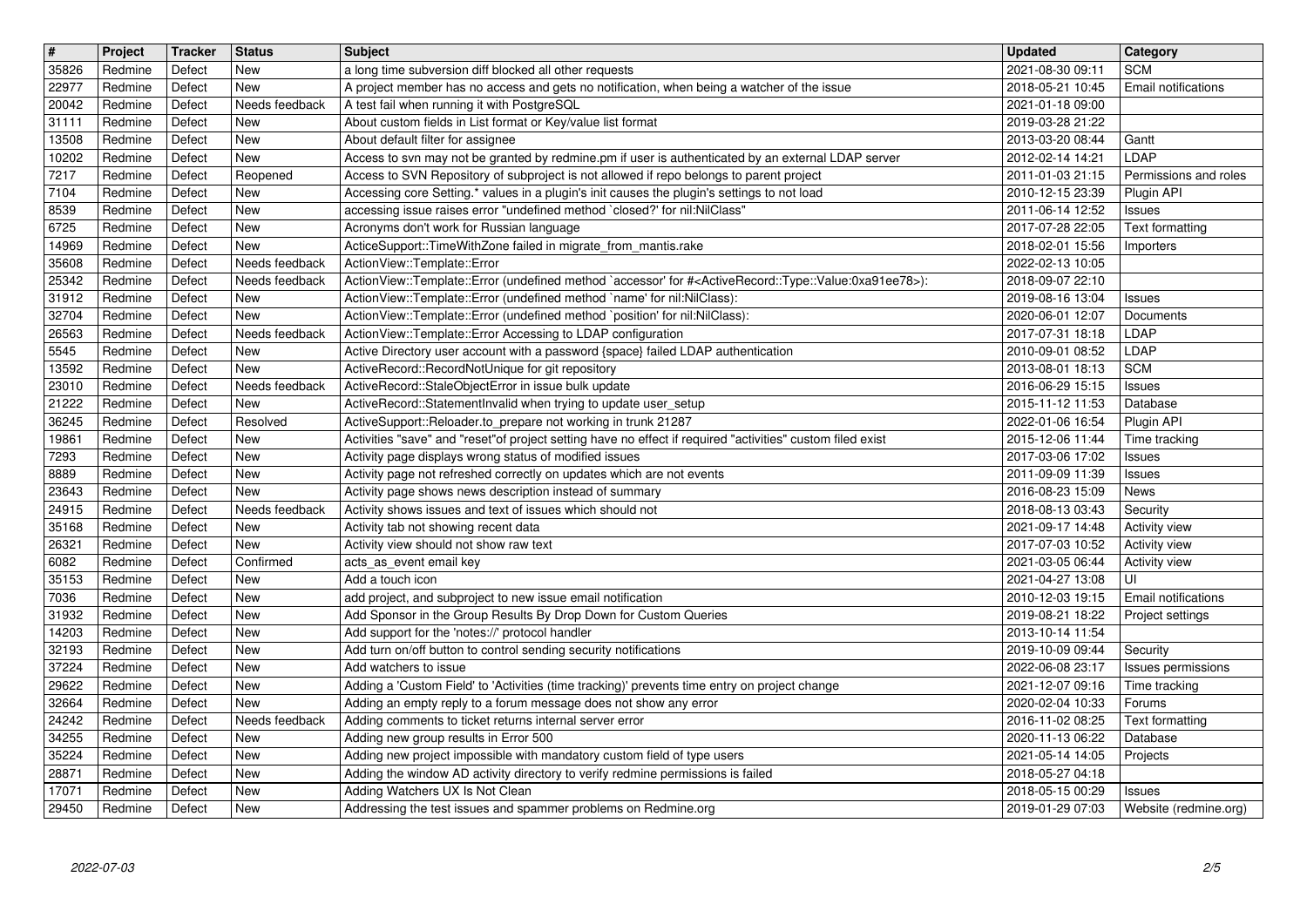| $\boxed{\texttt{#}}$ | Project            | Tracker          | <b>Status</b>         | <b>Subject</b>                                                                                                                                                    | <b>Updated</b>                                         | Category                                |
|----------------------|--------------------|------------------|-----------------------|-------------------------------------------------------------------------------------------------------------------------------------------------------------------|--------------------------------------------------------|-----------------------------------------|
| 29855<br>5020        | Redmine<br>Redmine | Defect<br>Defect | Confirmed<br>New      | add_working_days returns wrong date<br>Advanced Subversion Integration Howto is confusing                                                                         | 2018-12-08 09:28<br>2010-03-09 20:41                   | <b>Issues</b><br>Documentation          |
| 21580                | Redmine            | Defect           | New                   | After changing a sub issue in the issue via right click and content menu the page is reload but no repositioned                                                   | 2016-01-20 06:25                                       | <b>Issues</b>                           |
| 10483                | Redmine            | Defect           | New                   | After creating a new relation on a issue the relation is not displayed, in some cases                                                                             | 2012-03-26 09:43                                       | UI                                      |
| 31815<br>11077       | Redmine<br>Redmine | Defect<br>Defect | New<br>New            | After edition document's attachment redirecting to home page<br>After migrating from Mantis to RedMine 2.0 and changing tracker labels, almost all issues deleted | 2019-10-06 11:33<br>2021-11-16 13:27                   | Attachments<br>Importers                |
| 20153                | Redmine            | Defect           | Needs feedback        | Ajax indicator ajaxComplete/ajaxStop do not fire at (document).ready                                                                                              | 2015-07-22 01:59                                       |                                         |
| 20597                | Redmine            | Defect           | New                   | Ajax indicator is displayed below modal boxes                                                                                                                     | 2015-08-26 06:15                                       | UI                                      |
| 6023<br>8407         | Redmine<br>Redmine | Defect<br>Defect | New<br>New            | All members are displayed in issue summaries, even if they cannot be assigned<br>All words keeps on getting checked                                               | 2021-08-22 11:27<br>2011-05-27 19:02                   | <b>Issues</b><br>Search engine          |
| 32168                | Redmine            | Defect           | New                   | Allow issue id with "#" prefix for the value of issue ids filter                                                                                                  | 2019-10-02 08:26                                       | Issues filter                           |
| 33702<br>22861       | Redmine<br>Redmine | Defect<br>Defect | New<br>Needs feedback | Allow pasting dates into date fields<br>Allow themes to override responsive style sheet.                                                                          | 2020-07-08 04:59<br>2016-05-30 10:17                   | UI<br>Themes                            |
| 31972                | Redmine            | Defect           | New                   | An empty group_count badge is displayed when grouped with created_on                                                                                              | 2019-09-11 02:49                                       | UI                                      |
| 27300                | Redmine            | Defect           | New                   | Annoying login prompt when accessing content on redmine.org                                                                                                       | 2017-11-02 13:22                                       | Website (redmine.org)                   |
| 30176<br>33138       | Redmine<br>Redmine | Defect<br>Defect | Confirmed<br>Resolved | Anonymous users cannot upload attachment if added to project member<br>Apache crashes with Redmine.pm and RedmineCacheCredsMax active                             | 2018-12-16 20:12<br>2020-05-19 13:42                   | Attachments<br>SCM extra                |
| 16145                | Redmine            | Defect           | New                   | Apache git Authn                                                                                                                                                  | 2014-02-21 22:47                                       | SCM extra                               |
| 36229                | Redmine            | Defect           | New                   | API - Question/Problem                                                                                                                                            | 2021-11-23 23:44                                       | Documentation                           |
| 27566<br>29158       | Redmine<br>Redmine | Defect<br>Defect | New<br>New            | API can add custom fields journal entry although it is disabled on WEB UI<br>API don't shows value label of a costum field                                        | 2017-12-10 16:54<br>2018-07-01 02:16                   | Custom fields<br><b>REST API</b>        |
| 7834                 | Redmine            | Defect           | New                   | API Issue XML cannot represent empty arrays                                                                                                                       | 2011-03-11 11:15                                       | <b>REST API</b>                         |
| 29069                | Redmine            | Defect           | Needs feedback        | API reports wrong date for time spent if issue start date is greater than spent_on date                                                                           | 2018-07-03 09:12                                       | Time tracking                           |
| 29128<br>33148       | Redmine<br>Redmine | Defect<br>Defect | Needs feedback<br>New | API: Issue Relation create does not work<br>application stuck if query with filter "Issue" and with large amount of IssueIDs                                      | 2018-06-28 09:36<br>2020-04-08 10:01                   | <b>REST API</b><br><b>Issues</b> filter |
| 29625                | Redmine            | Defect           | New                   | application.css imported by themes not covered by cache control versioning                                                                                        | 2021-11-05 21:48                                       | Themes                                  |
| 25867                | Redmine            | Defect           | New                   | Assignable users should respect database collation                                                                                                                | 2018-12-02 04:55                                       | Database                                |
| 31710<br>33616       | Redmine<br>Redmine | Defect<br>Defect | New<br>New            | Assigned on search issues not ordered by name<br>Assignee & Author Dropdown Sort                                                                                  | 2019-07-11 20:43<br>2020-06-17 16:38                   | <b>Issues</b> filter                    |
| 15711                | Redmine            | Defect           | New                   | Assignee does not receive email with "only for things I watch or I'm involved in"                                                                                 | 2013-12-16 10:23                                       | Email notifications                     |
| 35359                | Redmine            | Defect           | New                   | assignee dropdown list ascending order                                                                                                                            | 2021-06-05 13:02                                       | Filters                                 |
| 34820<br>34278       | Redmine<br>Redmine | Defect<br>Defect | New<br>New            | Associated Revisions not shown up on Activity Page<br>Atom feed for user does not work                                                                            | 2021-03-01 13:38<br>2021-12-24 08:01                   | Activity view<br>Feeds                  |
| 10535                | Redmine            | Defect           | Reopened              | Atom feeds for the Project Activity contain incorrect hostname                                                                                                    | 2020-12-22 12:52                                       | Feeds                                   |
| 34276                | Redmine            | Defect           | New                   | Atom feeds of Issue lists don't respect the sort order                                                                                                            | 2020-12-13 16:10                                       | <b>Issues list</b>                      |
| 19811<br>14709       | Redmine<br>Redmine | Defect<br>Defect | New<br>New            | Attachment back_url in login<br>Attachment filesize is displayed to 3 decimal places                                                                              | 2015-06-10 07:05<br>2014-09-06 17:35                   | Attachments<br>Attachments              |
| 9425                 | Redmine            | Defect           | New                   | Attachment links fail when the file names contain the syntax pattern "_-_"                                                                                        | 2011-11-11 19:18                                       | Attachments                             |
| 4141<br>36126        | Redmine<br>Redmine | Defect<br>Defect | New<br>Needs feedback | Attachments added in a comment via email are not displayed in the ticket history<br>Attachments REST API includes internal port                                   | 2009-11-28 13:16   Email receiving<br>2021-11-09 16:09 | <b>REST API</b>                         |
| 35872                | Redmine            | Defect           | New                   | Attendee listbox ordering problem solution                                                                                                                        | 2021-09-14 22:29                                       | <b>Issues</b>                           |
| 5327                 | Redmine            | Defect           | Reopened              | Auth source LDAP parameters being filled incorrectly                                                                                                              | 2011-07-07 13:52                                       | l UI                                    |
|                      |                    |                  |                       |                                                                                                                                                                   |                                                        |                                         |
|                      |                    |                  |                       |                                                                                                                                                                   |                                                        |                                         |
|                      |                    |                  |                       |                                                                                                                                                                   |                                                        |                                         |
|                      |                    |                  |                       |                                                                                                                                                                   |                                                        |                                         |
|                      |                    |                  |                       |                                                                                                                                                                   |                                                        |                                         |
|                      |                    |                  |                       |                                                                                                                                                                   |                                                        |                                         |
|                      |                    |                  |                       |                                                                                                                                                                   |                                                        |                                         |
|                      |                    |                  |                       |                                                                                                                                                                   |                                                        |                                         |
|                      |                    |                  |                       |                                                                                                                                                                   |                                                        |                                         |
|                      |                    |                  |                       |                                                                                                                                                                   |                                                        |                                         |
|                      |                    |                  |                       |                                                                                                                                                                   |                                                        |                                         |
|                      |                    |                  |                       |                                                                                                                                                                   |                                                        |                                         |
|                      |                    |                  |                       |                                                                                                                                                                   |                                                        |                                         |
|                      |                    |                  |                       |                                                                                                                                                                   |                                                        |                                         |
|                      |                    |                  |                       |                                                                                                                                                                   |                                                        |                                         |
|                      |                    |                  |                       |                                                                                                                                                                   |                                                        |                                         |
|                      |                    |                  |                       |                                                                                                                                                                   |                                                        |                                         |
|                      |                    |                  |                       |                                                                                                                                                                   |                                                        |                                         |
|                      |                    |                  |                       |                                                                                                                                                                   |                                                        |                                         |
|                      |                    |                  |                       |                                                                                                                                                                   |                                                        |                                         |
|                      |                    |                  |                       |                                                                                                                                                                   |                                                        |                                         |
|                      |                    |                  |                       |                                                                                                                                                                   |                                                        |                                         |
|                      |                    |                  |                       |                                                                                                                                                                   |                                                        |                                         |
|                      |                    |                  |                       |                                                                                                                                                                   |                                                        |                                         |
|                      |                    |                  |                       |                                                                                                                                                                   |                                                        |                                         |
|                      |                    |                  |                       |                                                                                                                                                                   |                                                        |                                         |
|                      |                    |                  |                       |                                                                                                                                                                   |                                                        |                                         |
|                      |                    |                  |                       |                                                                                                                                                                   |                                                        |                                         |
|                      |                    |                  |                       |                                                                                                                                                                   |                                                        |                                         |
|                      |                    |                  |                       |                                                                                                                                                                   |                                                        |                                         |
|                      |                    |                  |                       |                                                                                                                                                                   |                                                        |                                         |
|                      |                    |                  |                       |                                                                                                                                                                   |                                                        |                                         |
|                      |                    |                  |                       |                                                                                                                                                                   |                                                        |                                         |
|                      |                    |                  |                       |                                                                                                                                                                   |                                                        |                                         |
|                      |                    |                  |                       |                                                                                                                                                                   |                                                        |                                         |
|                      |                    |                  |                       |                                                                                                                                                                   |                                                        |                                         |
|                      |                    |                  |                       |                                                                                                                                                                   |                                                        |                                         |
|                      |                    |                  |                       |                                                                                                                                                                   |                                                        |                                         |
|                      |                    |                  |                       |                                                                                                                                                                   |                                                        |                                         |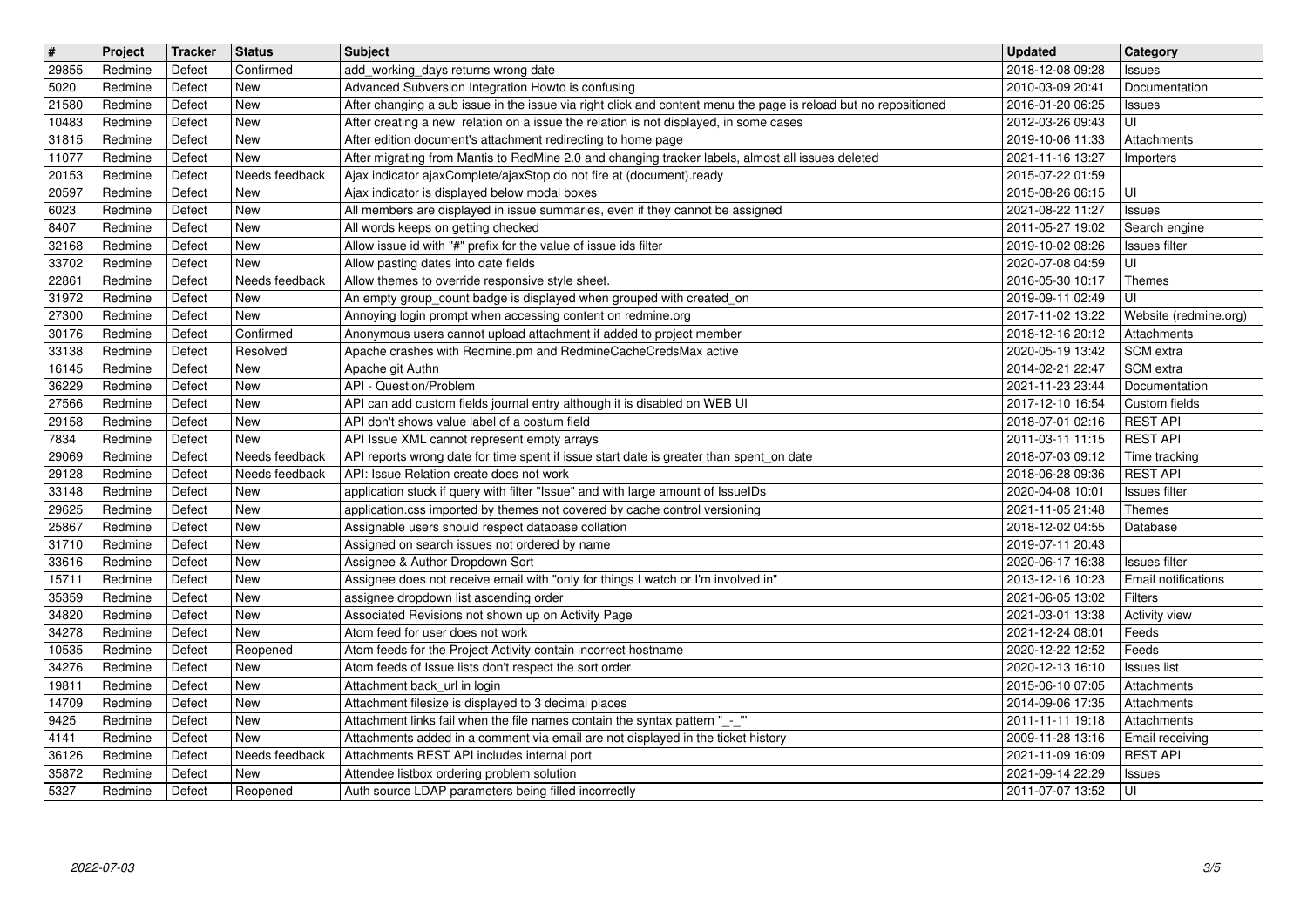| $\sqrt{t}$<br>14976 | Project            | <b>Tracker</b>   | Status                   | <b>Subject</b>                                                                                                                             | <b>Updated</b>                       | Category                                |
|---------------------|--------------------|------------------|--------------------------|--------------------------------------------------------------------------------------------------------------------------------------------|--------------------------------------|-----------------------------------------|
|                     | Redmine            | Defect           | New                      | authentication required configurable                                                                                                       | 2014-01-20 16:07                     | Accounts /<br>authentication            |
| 31345<br>30771      | Redmine<br>Redmine | Defect<br>Defect | <b>New</b><br>New        | Author names in "Commits per author" statistics is unreadable if there are many authors<br>Author of issue is listed at assignee drop box  | 2019-05-12 07:42<br>2022-04-26 16:31 | <b>SCM</b><br>Permissions and roles     |
| 10589               | Redmine            | Defect           | <b>New</b>               | Auto change my account by another one                                                                                                      | 2012-04-09 12:00                     |                                         |
| 23394<br>5745       | Redmine<br>Redmine | Defect<br>Defect | <b>New</b><br>New        | Auto-assign on category selection does not work when assignee is a required field<br>Auto-set status when assigning issues via bulk-update | 2016-08-19 06:42<br>2011-07-13 19:09 | <b>Issues</b><br><b>Issues workflow</b> |
| 6802                | Redmine            | Defect           | New                      | Autolinking should not occur in link titles                                                                                                | 2018-09-16 00:08                     | Text formatting                         |
| 34143<br>21449      | Redmine<br>Redmine | Defect<br>Defect | Confirmed<br><b>New</b>  | Autolinks are incorrectly escaped<br>Automatic done ratio calculation in issue tree is wrong when parent has its own estimated time        | 2020-10-20 12:14<br>2020-08-27 20:13 | Text formatting                         |
| 25242               | Redmine            | Defect           | <b>New</b>               | Automatic start date based on parent issue                                                                                                 | 2017-05-02 07:48                     | <b>Issues</b><br>Issues planning        |
| 13118<br>31831      | Redmine<br>Redmine | Defect<br>Defect | Reopened<br><b>New</b>   | a_issue.project.issue_custom_fields don't work always correct<br>Back url parse in validation                                              | 2013-02-14 12:54<br>2019-08-01 10:49 | Custom fields                           |
| 35062               | Redmine            | Defect           | Confirmed                | Back URLs with <t+ break<="" operator="" td=""><td>2022-01-18 20:10</td><td></td></t+>                                                     | 2022-01-18 20:10                     |                                         |
| 4766<br>31693       | Redmine<br>Redmine | Defect<br>Defect | <b>New</b><br>New        | Bad PDF files and SQL queries generated under certain locales<br>Bad position for attachment file description field on mobile screens      | 2011-03-23 06:48                     | PDF export<br>UI - Responsive           |
| 30510               | Redmine            | Defect           | Confirmed                | Bad Project's page Form                                                                                                                    | 2019-07-07 13:21<br>2019-02-12 11:21 | Projects                                |
| 17497               | Redmine            | Defect           | New<br><b>New</b>        | Bad Request in repository when there is a '%' in the svn-folder-name<br>Bangla charater of PDF                                             | 2014-08-15 15:52                     | <b>SCM</b>                              |
| 20499<br>8030       | Redmine<br>Redmine | Defect<br>Defect | <b>New</b>               | Bazaar integration doesn't notice new commits to repository                                                                                | 2015-08-09 08:36<br>2011-05-18 18:27 | PDF export<br><b>SCM</b>                |
| 10041               | Redmine            | Defect           | <b>New</b><br><b>New</b> | bazaar: Allow anonymous checkouts<br>Bazaar: Incorrect issue-to-revision relation after "uncommit"                                         | 2012-01-22 20:58                     | SCM extra<br><b>SCM</b>                 |
| 12973<br>33936      | Redmine<br>Redmine | Defect<br>Defect | <b>New</b>               | BCC and email subaddress not working anymore                                                                                               | 2013-12-12 12:20<br>2021-07-06 03:24 | Email receiving                         |
| 21731               | Redmine            | Defect           | <b>New</b>               | blue footer in exported PDF                                                                                                                | 2016-01-14 16:38                     | PDF export                              |
| 27126<br>35917      | Redmine<br>Redmine | Defect<br>Defect | Needs feedback<br>New    | Breadcrumbs and Drop-down List corrupted<br>Bringing redmine projects back from a restored hard drive                                      | 2017-12-01 13:30<br>2021-09-24 14:31 | Files                                   |
| 11886               | Redmine            | Defect           | <b>New</b>               | Broken link while edit/delete "Issue Category" under project in Redmine 2.1.0                                                              | 2012-10-16 11:48                     | Project settings                        |
| 4257<br>19947       | Redmine<br>Redmine | Defect<br>Defect | <b>New</b><br>New        | Broken support for Principal plugins<br>Browse repository in sub projects                                                                  | 2013-01-13 21:04<br>2015-06-25 12:20 | Plugin API<br><b>SCM</b>                |
| 28672               | Redmine            | Defect           | <b>New</b>               | Browsing of single file projects using SVN does not work                                                                                   | 2018-05-02 13:12                     | <b>SCM</b>                              |
| 8913<br>8866        | Redmine<br>Redmine | Defect<br>Defect | <b>New</b><br><b>New</b> | Bug after deleting a project<br>BugTraq references in commit message breaks revision references                                            | 2011-08-04 22:31<br>2011-07-20 20:10 | Administration<br>Wiki                  |
| 33257               | Redmine            | Defect           | New                      | Bulk edit for time entries does not support User filed                                                                                     | 2020-04-06 08:23                     | Time tracking                           |
| 18953<br>8551       | Redmine<br>Redmine | Defect<br>Defect | New<br>New               | Bulk edit issues does not update Status drop down<br>Bulk edit leads to 404                                                                | 2015-01-26 22:24<br>2011-09-09 13:25 | Issues<br><b>Issues</b>                 |
| 23963               | Redmine            | Defect           | New                      | Bulk editing issues from various projects take us to Redmine's root (no project)                                                           | 2016-09-30 15:15                     | <b>Issues</b>                           |
| 17030<br>37072      | Redmine<br>Redmine | Defect<br>Defect | Needs feedback<br>New    | Bulk update issues returns an empty page<br>button_save_object should not downcase label_query                                             | 2014-06-18 15:10<br>2022-05-05 05:22 | <b>Issues</b><br>118n                   |
| 33673               | Redmine            | Defect           | Confirmed                | Calendar View / The right side of the tooltip is cut off                                                                                   | 2020-06-27 02:36                     | Calendar                                |
| 10627<br>28034      | Redmine<br>Redmine | Defect<br>Defect | <b>New</b><br>New        | Calling API to time_entries.xml returns 404<br>Can assign closed/locked versions to custom field                                           | 2012-07-07 11:50<br>2018-01-22 10:54 | Time tracking<br>Custom fields          |
| 37165               | Redmine            | Defect           | <b>New</b>               | Can not get anonymous user using User.find                                                                                                 | 2022-05-27 04:15                     |                                         |
| 5398                | Redmine            | Defect           | New                      | Can not reschedule the start date of following issues at once                                                                              | 2011-02-18 13:35                     | Issues planning                         |
|                     |                    |                  |                          |                                                                                                                                            |                                      |                                         |
|                     |                    |                  |                          |                                                                                                                                            |                                      |                                         |
|                     |                    |                  |                          |                                                                                                                                            |                                      |                                         |
|                     |                    |                  |                          |                                                                                                                                            |                                      |                                         |
|                     |                    |                  |                          |                                                                                                                                            |                                      |                                         |
|                     |                    |                  |                          |                                                                                                                                            |                                      |                                         |
|                     |                    |                  |                          |                                                                                                                                            |                                      |                                         |
|                     |                    |                  |                          |                                                                                                                                            |                                      |                                         |